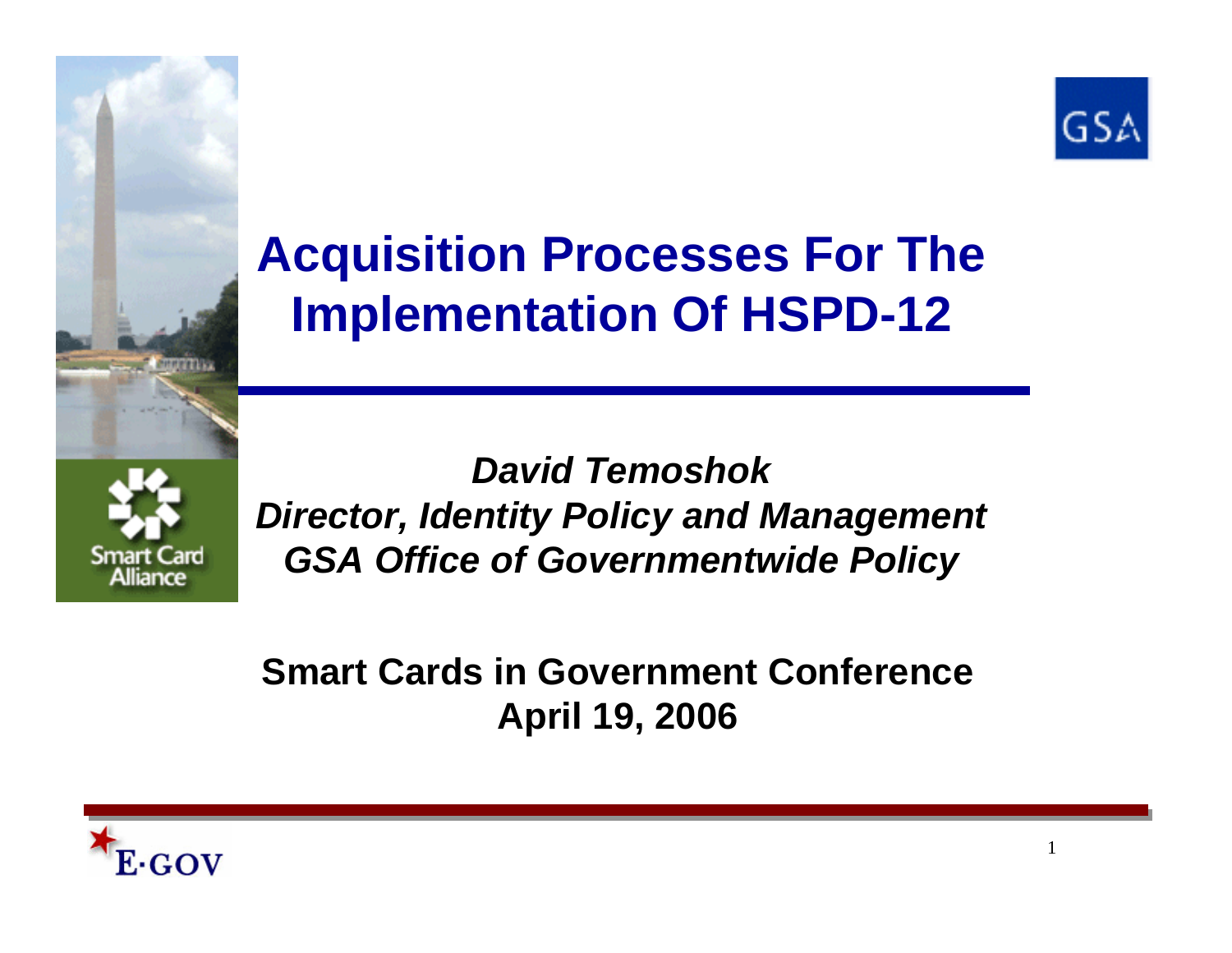# *IDM Policy and Acquisition Landscape*



- • Key governmentwide initiatives have established program, policy, and technical requirements for authentication and identity management.
- • GSA Is establishing "approved products/services" for each authentication service line based on compliance with established requirements.
- • Consolidate multiple offerings of Identity Management products & services from GSA acquisition schedules and GWACs onto IT Schedule 70, SIN 132-60, Authentication Products and Services
- • Authentication service lines on SIN 132-60 include:
	- $\checkmark$ ACES
	- $\checkmark$ PKI Shared Service Providers (HSPD-12)
	- $\checkmark$ PIV Service Components (HSPD-12)
	- $\checkmark$ PIV Integrators (HSPD-12)
	- $\checkmark$ Approved FIPS-201 Products and Services (HSPD-12)
	- $\checkmark$ E-Authentication Architecture Components.
- • All require *active program management* to ensure compliance with program requirements and keep pace with marketplace changes.

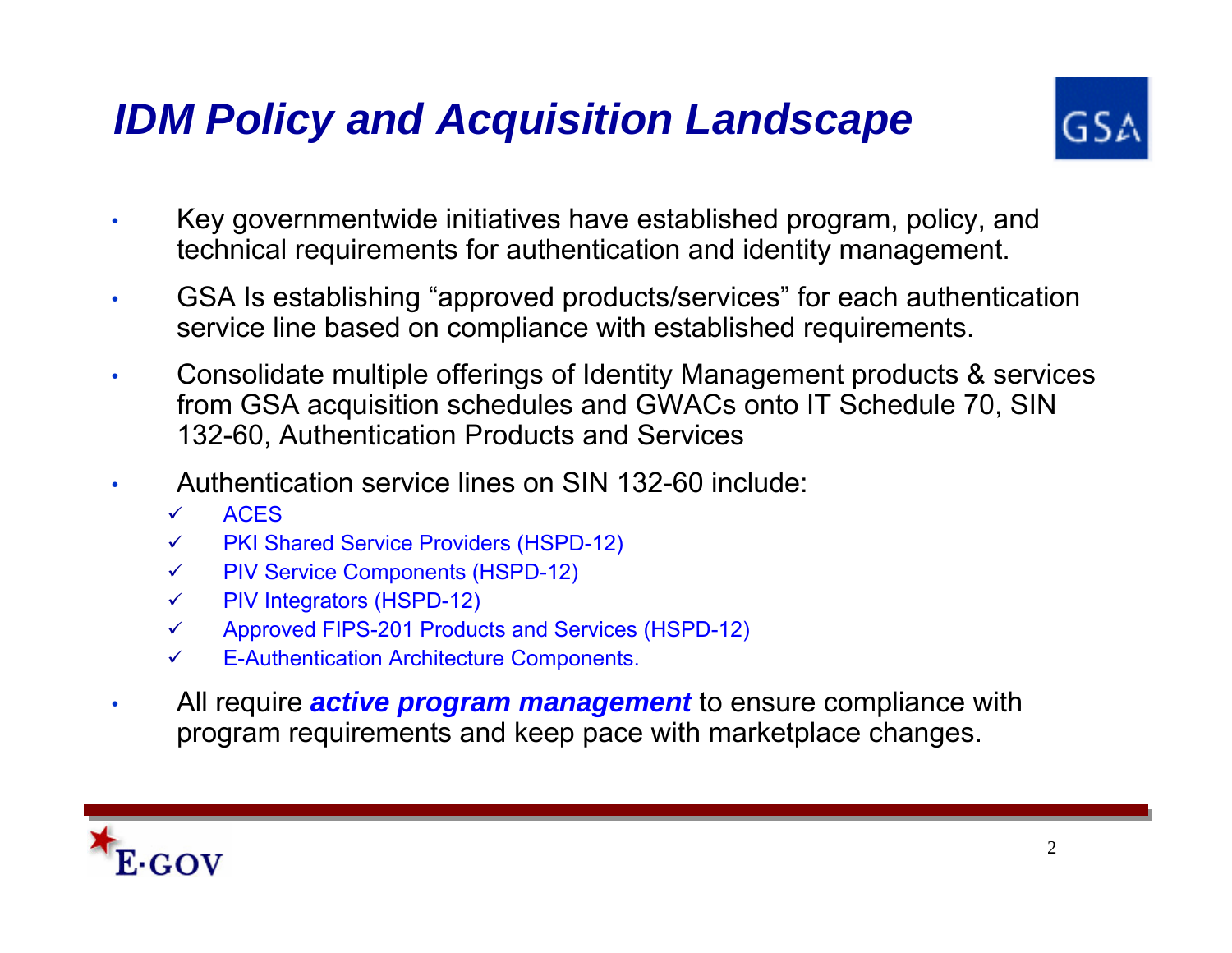#### *OMB Guidance – Key Points*



#### **OMB Guidance for HSPD-12 - M-05-24:**

- • To ensure government-wide interoperability, agencies must acquire only products and services that are on the approved products list
- $\bullet$  Agencies must include language implementing the FIPS 201 Standard in applicable new contracts
- • GSA is designated the "executive agent for Government-wide acquisitions of information technology" for the products and services required by HSPD-12
- $\bullet$  GSA will make approved products and services available through blanket purchase agreements under IT Schedule 70
- • GSA will ensure all approved BPA suppliers provide products and services that meet all applicable federal standards and requirements

http://www.whitehouse.gov/omb/memoranda/fy2005/m05-24.pdf

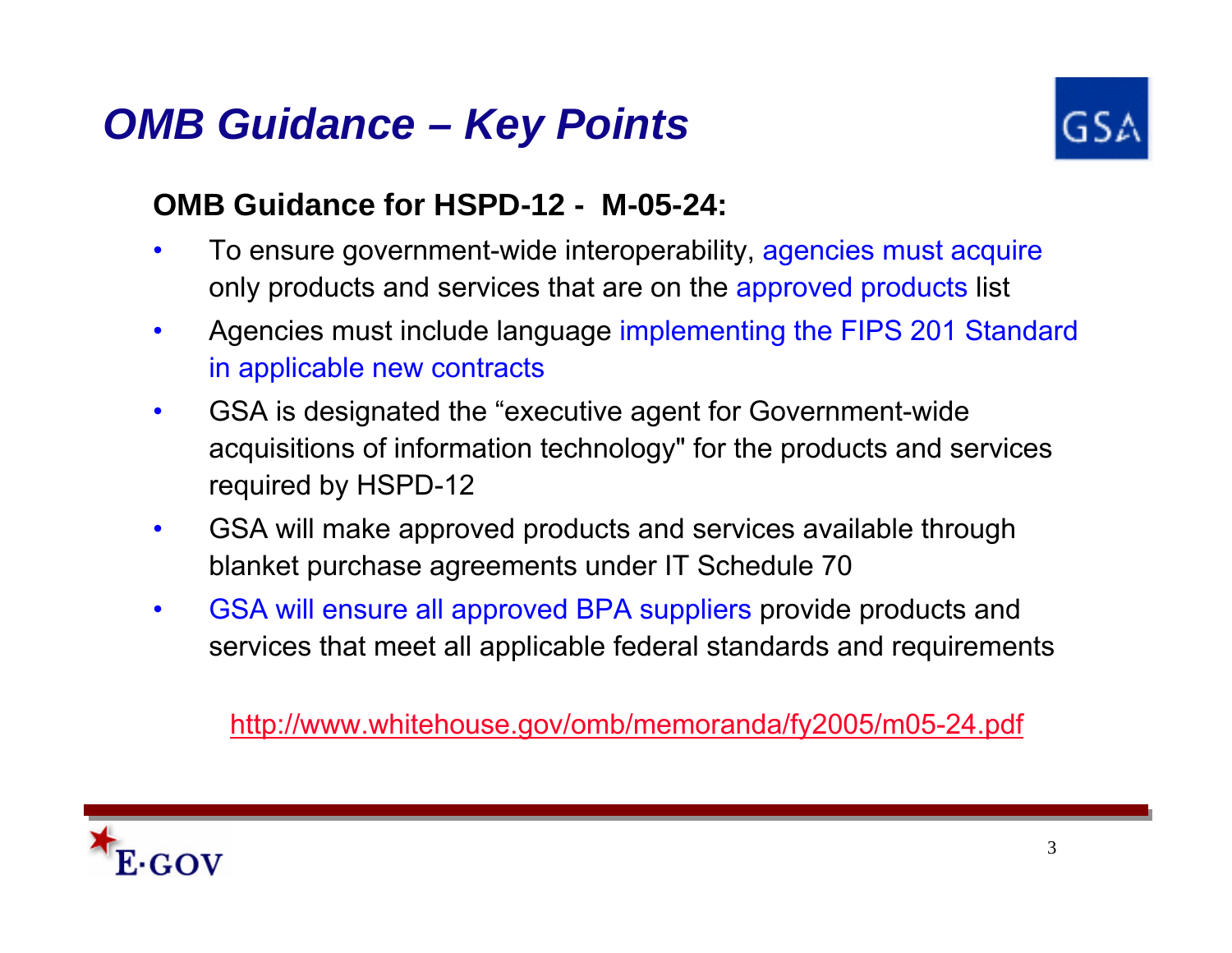#### *A VERY Simplified View of the Federal EAI Architecture*





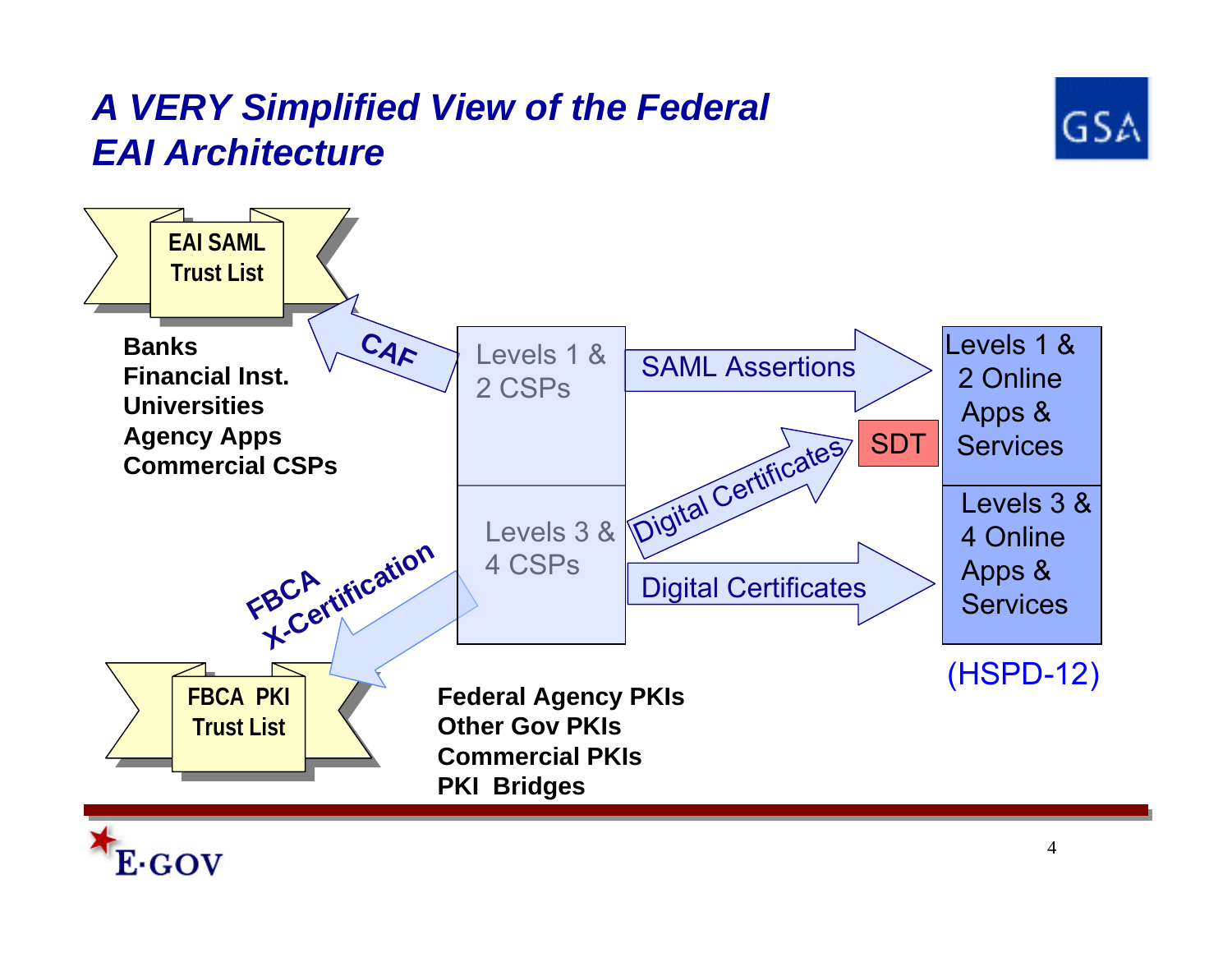



- • Establish interoperability and common performance testing to meet NIST standards
- • Compliance for GSA contractors (e.g., cleaning, maintenance, etc.)
- • Award SIN 132-60 listings as approved products and services become available
- • Establish Approved Products Lists for product categories requiring FIPS 201 compliance
- • Provide full-range of qualified products and services to meet Agency implementation needs

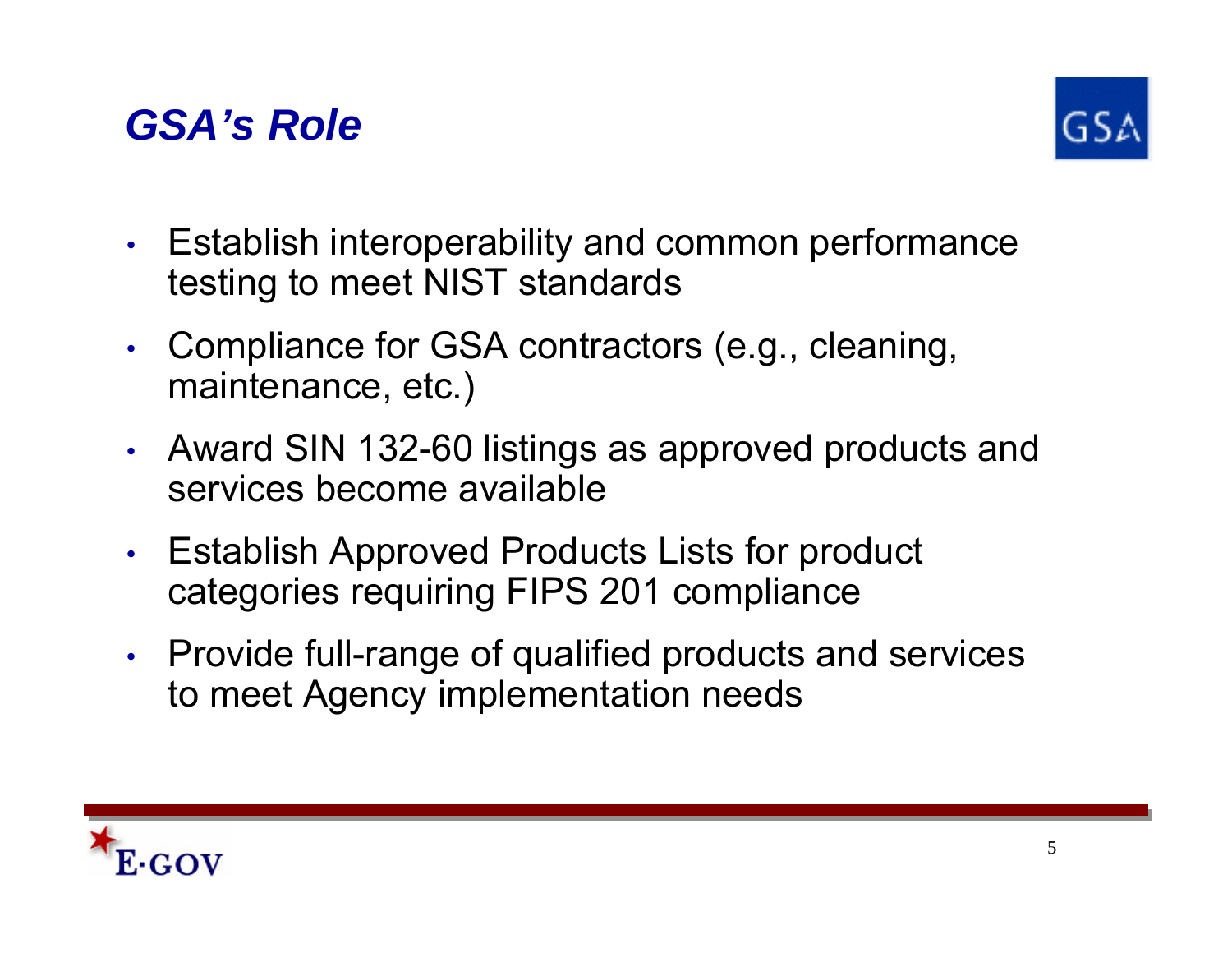# *GSA Acquisition Approach for HSPD 12*



- • GSA designated Executive Agent for Government-wide Acquisitions to implement HSPD12.
- • GSA is establishing "approved products/services" for specific business lines based on compliance with established requirements in FIPS-201.
- • Testing and product approval are to ensure intra- and inter-system interoperability.
- • Approved products are made available on governmentwide basis. Agencies are directed to use only the approved products/services for authentication/identity management, HSPD 12 needs.
- • GSA will establish and publish procedures for applying and qualifying for each BPA
- • Approved products and services will be made available through GSA IT Multi-Award Schedule 70
	- $\checkmark$  Under E-Gov Act of 2002, State and local Governments can acquire products/services directly from IT Schedule 70.

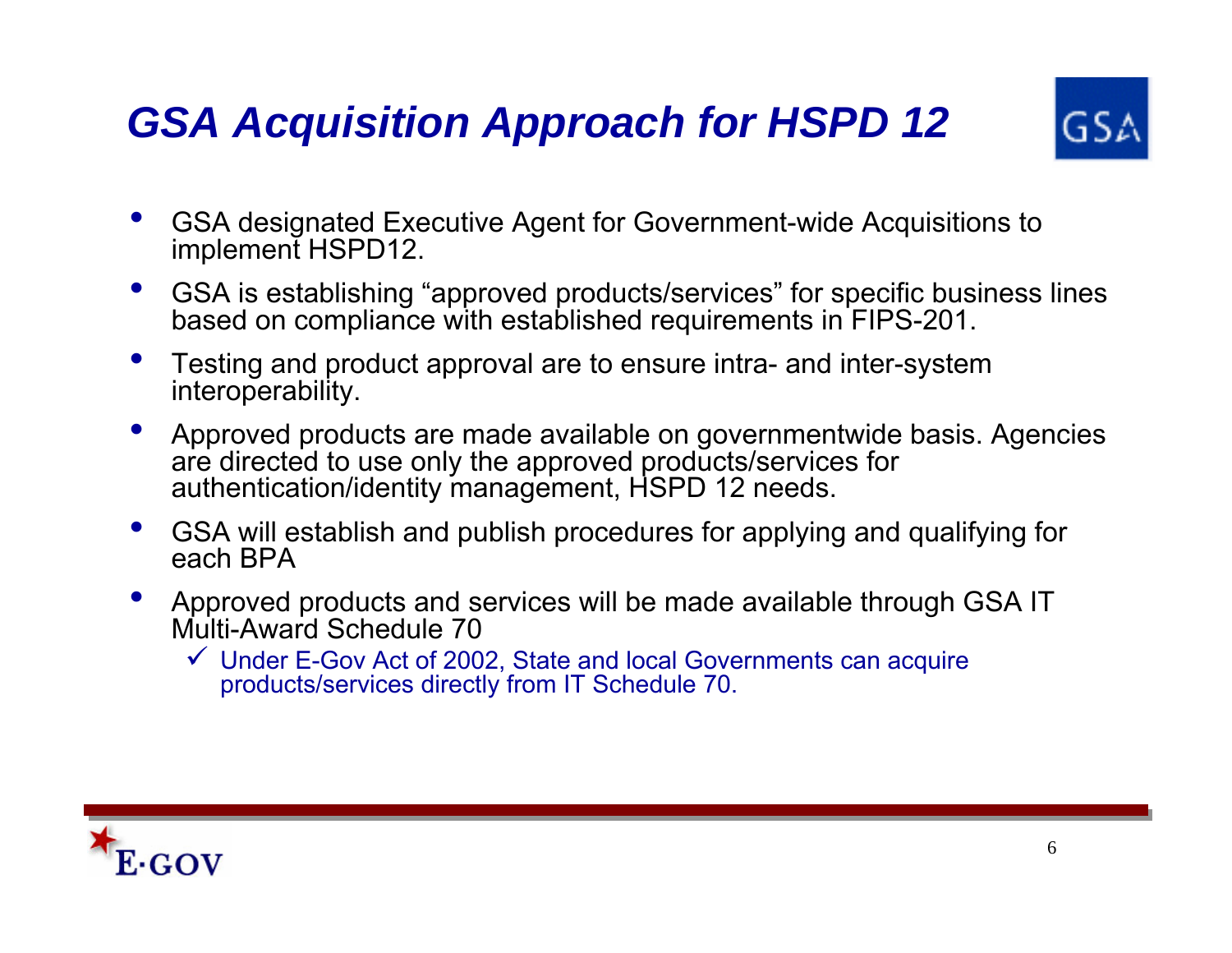# *Acquisition Approach for HSPD 12*



- •Transition Smart Access ID Card GWAC to IT Schedule 70, SIN 132-60
- • Issue solicitations on IT Schedule 70 for SIN 132-60 core PIV components and FIPS-201 approved products/services.
- • Make multiple awards on SIN 132-60 for qualified products/services
	- $\checkmark$  PKI SSPs
	- $\checkmark$  PIV service components
	- $\checkmark$  PIV Integration Services 4/06
	- 9 FIPS-201 Approved Products & Services 4/06
- • Qualify PKI SSP vendors and PIV Integration Services based on established Qualification Requirements
- • Issue common, shared infrastructure task orders, as determined necessary.
	- $\checkmark$ Enrollment/registration stations, architecture components

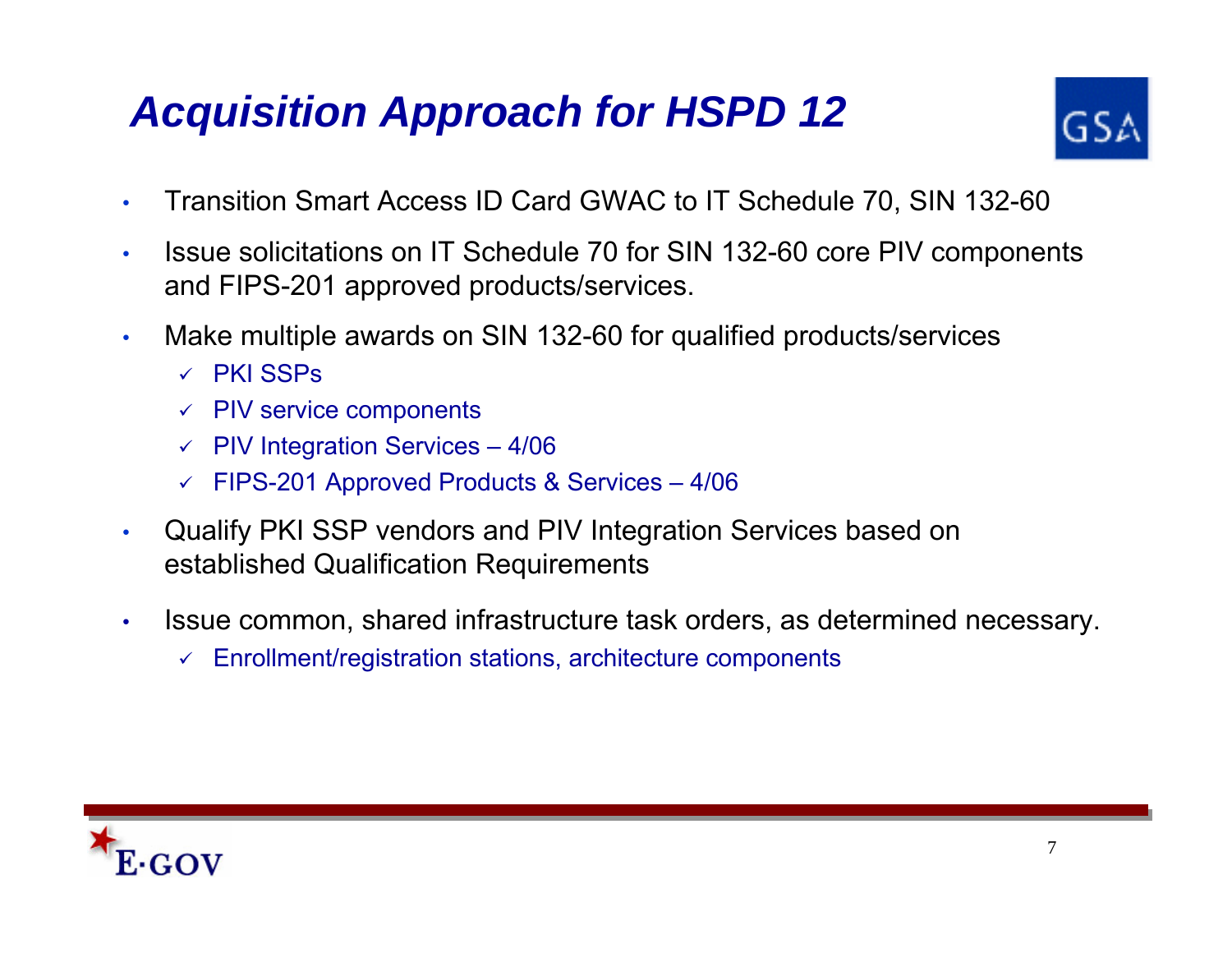# *SIN 132-60 Offering Structure*





#### *Other Service Lines*

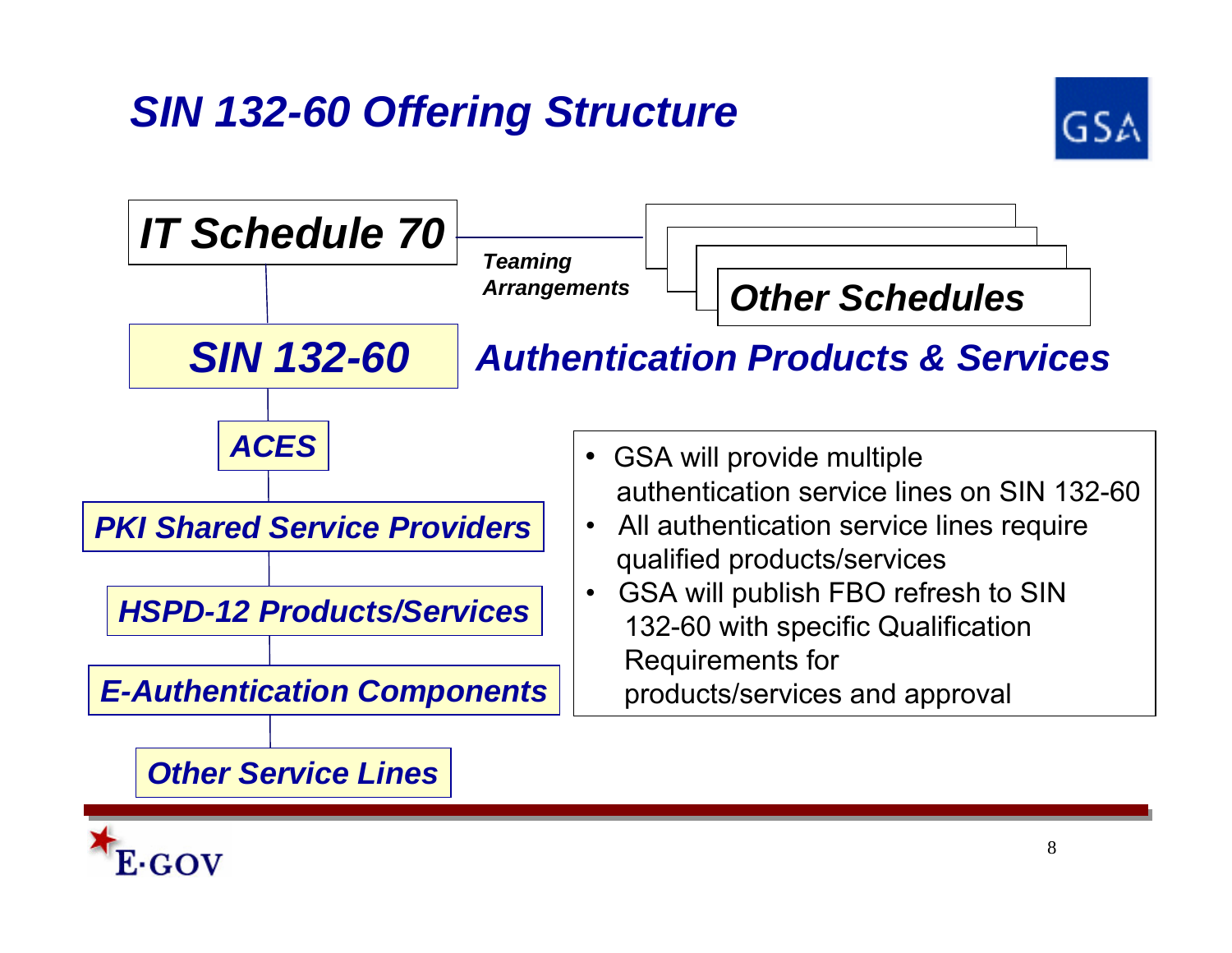# *HSPD-12 Service Line Ordering*



- • GSA plans for the following HSPD-12 core product/service components on SIN 132-60: :
	- $\checkmark$  Registration/enrollment equipment and services
	- $\checkmark$  PIV systems infrastructure equipment and services
	- $\checkmark$  Card management services
	- $\checkmark$  PKI Shared Service providers
	- $\checkmark$  Finalization services
	- $\checkmark$  Specific integration services
	- $\checkmark$  Approved products under GSA FIPS 201 Product/Service Evaluation Program
	- $\checkmark$ Other products and services not subject to specific approval requirements
- •Agencies will issue task orders to acquire products/services.
- •GSA will compete orders among vendors on each service line.
- •GSA will provide acquisition assistance in task orders and delivery.
- • GSA will maint ain a FIPS-201 Approved/Products List and publicly post the listing – currently at: http://www.smart.gov

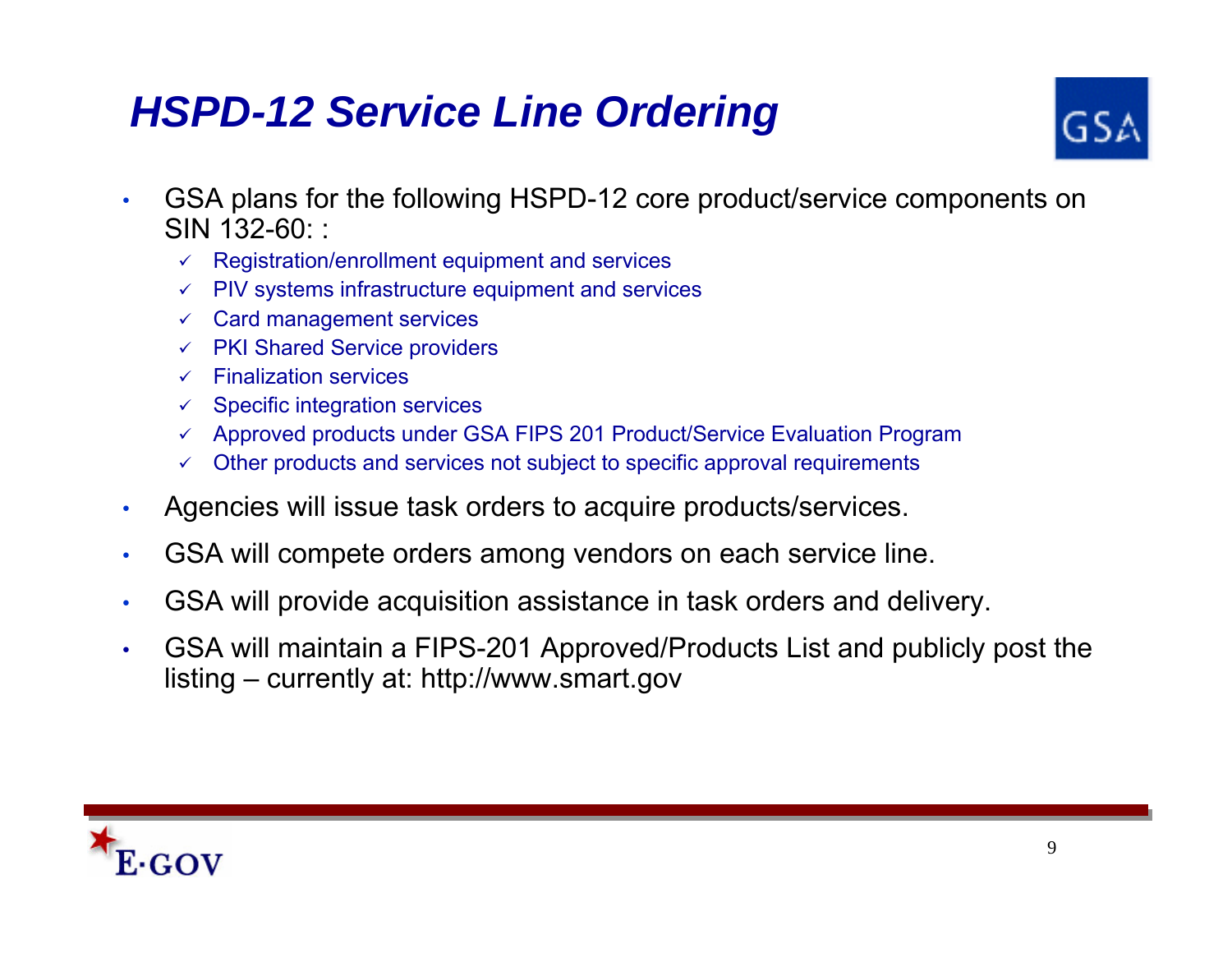### *Sponsorship and Shared Services*



- $\bullet$  Process for an agency(ies) to provide common, shared infrastructure for HSPD-12 implementation.
- $\bullet$  Based on cost savings realization by pooling resources to provide common, shared infrastructure, rather than each agency "going alone".
- $\bullet$  HSPD-12 components targeted for potential common, shared infrastructure:
	- $\checkmark$  Enrollment/registration stations
	- $\checkmark$  PIV systems infrastructure
	- $\checkmark$  Card/credential management systems
	- $\checkmark$  Finalization services.
- $\bullet$ For all acquisitions GSA wants to provide aggregated buys.

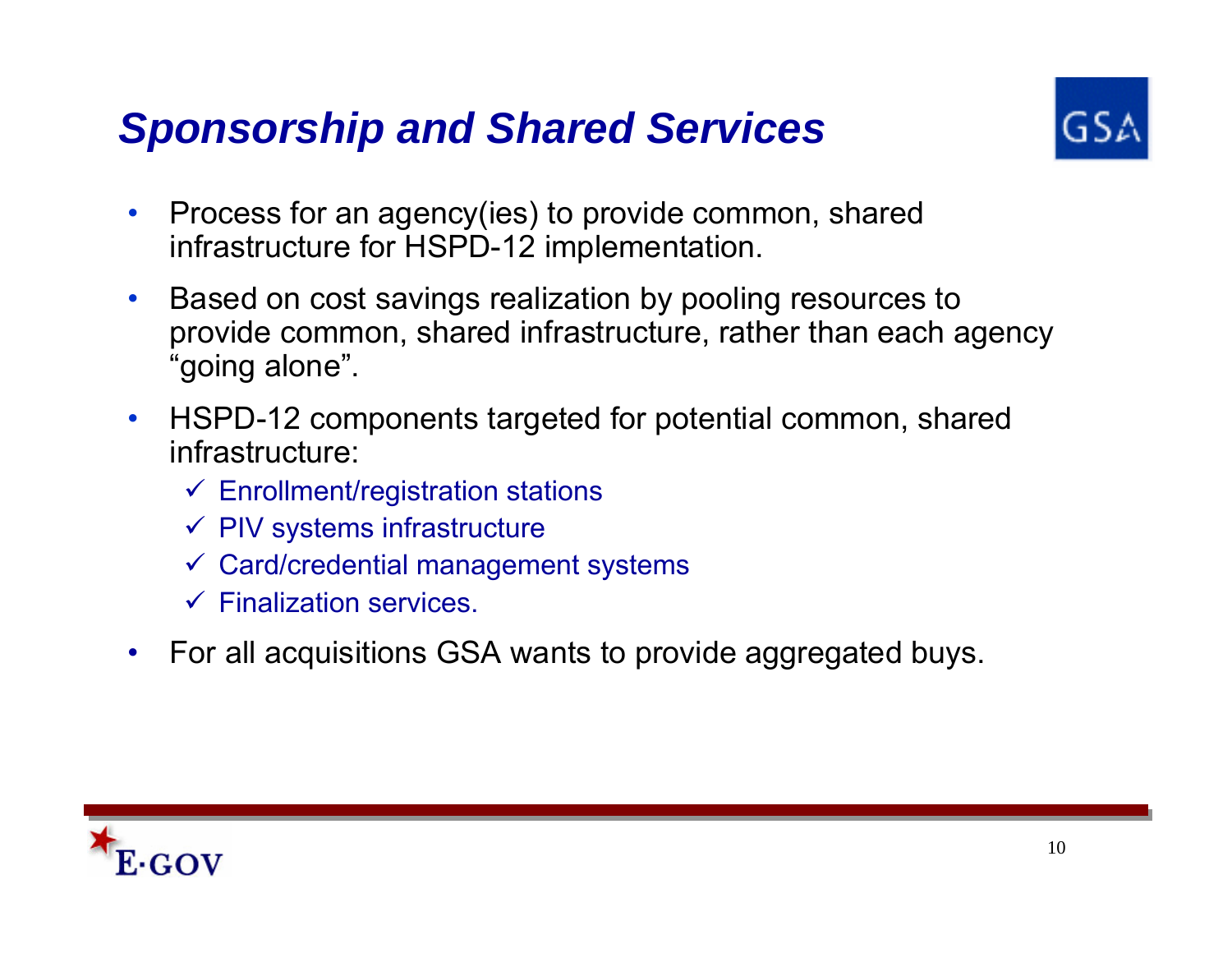#### *HSPD-12 Service Components*

E∙GOV



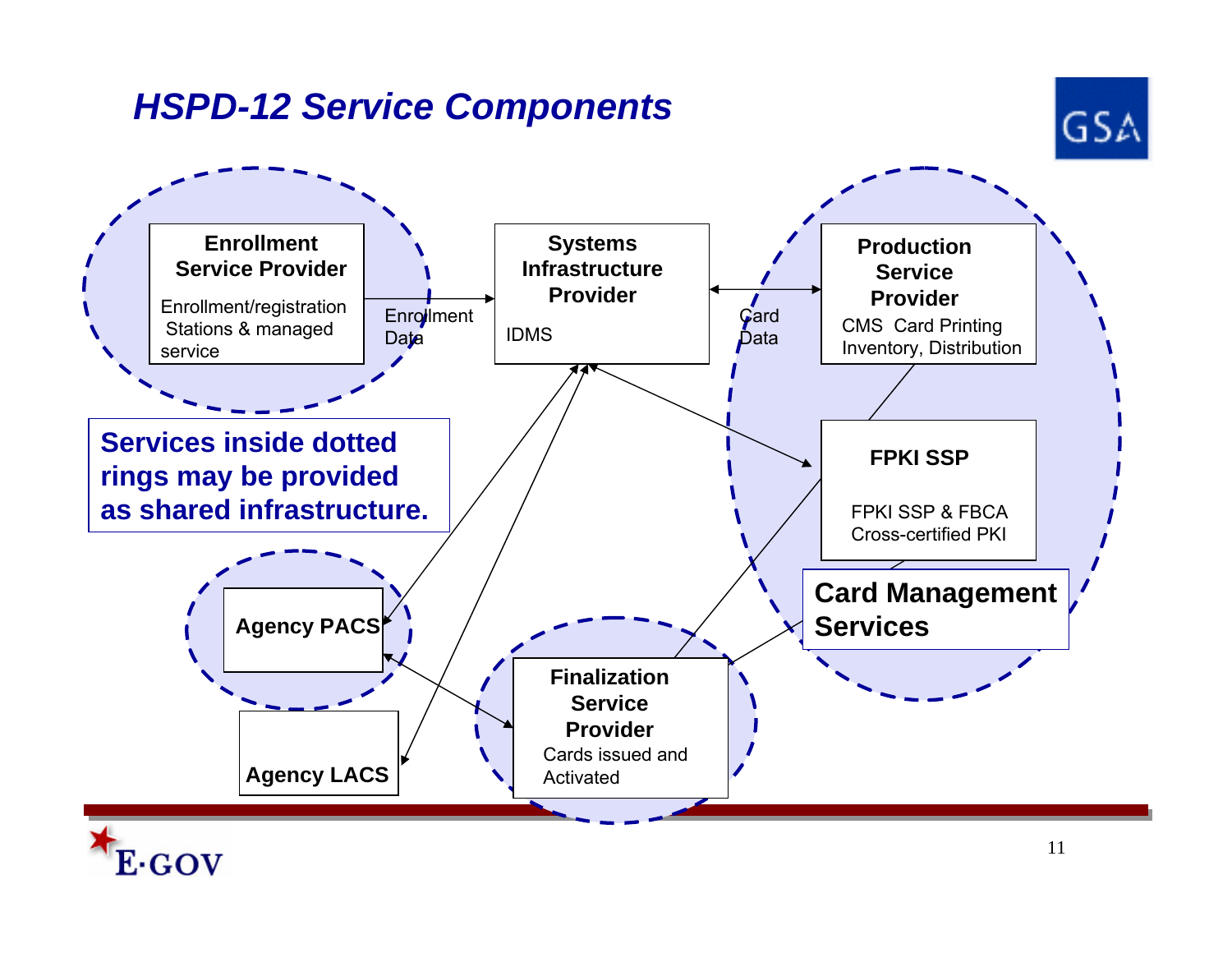#### *FAR Amendments for Implementation of HSPD-12*



- • FAR Interim Rule: Common Identification Standard for **Contractors** 
	- $\checkmark$  Published January 3, 2006; applies to solicitations/contracts issued on/after October 27, 2005
	- $\checkmark$ Applies PIV Standards to contractor personnel
	- $\checkmark$  Contractors must comply with PIV requirements for personnel needing routine access to Federal facilities and/or information systems
	- $\sqrt{2}$  Coordinated and issued by Civilian Acquisition Council (CAC) and Defense Acquisition Regulations (DAR) Council.
- $\bullet$  FAR Case 2005-017: Requirement to Purchase Approved Authentication Products and Services
	- $\checkmark$ To be issued as Proposed Rule.
	- $\checkmark$  Requires agencies to use only FIPS 201 approved products and services for the implementation of HSPD-12.